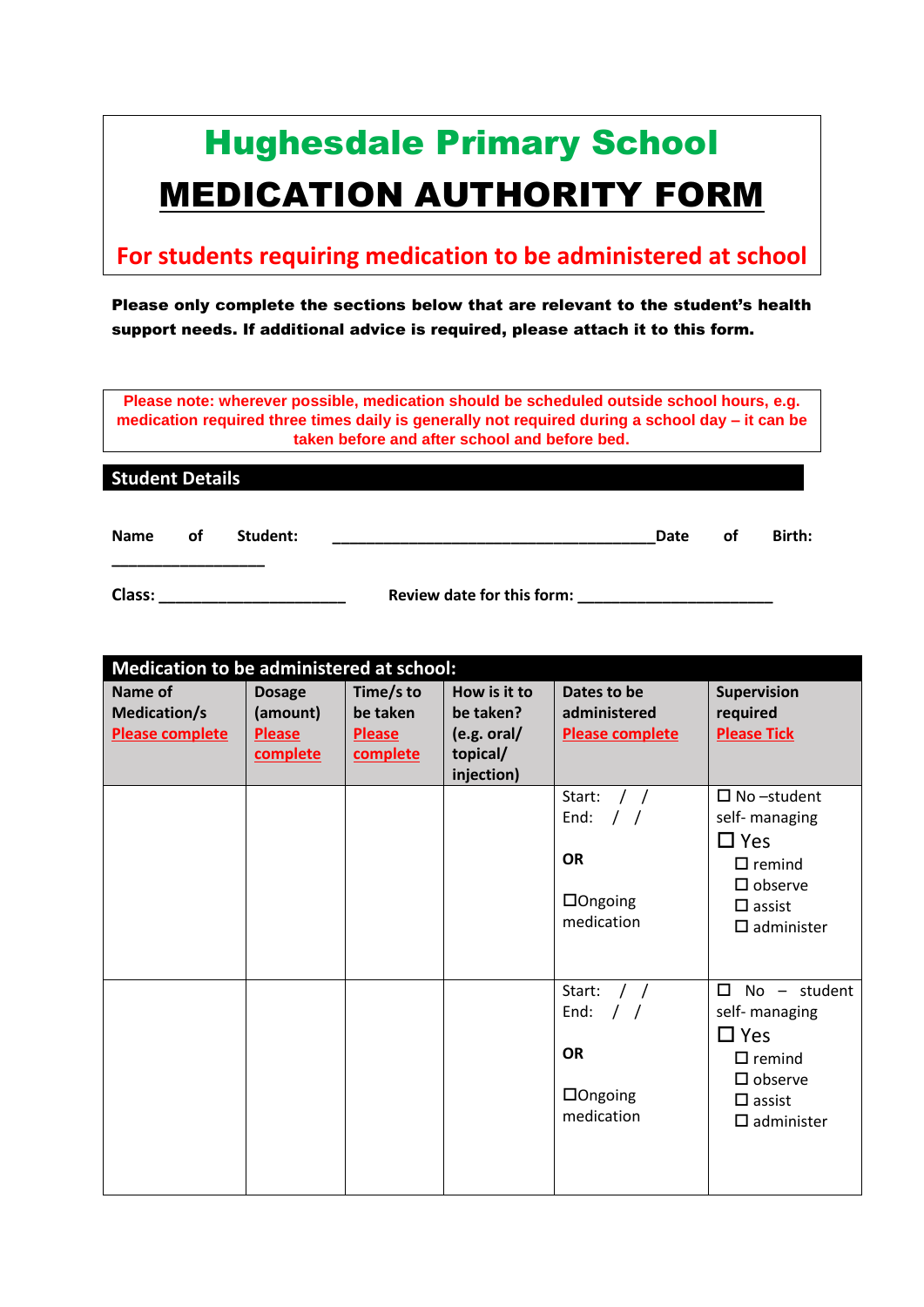| Please indicate if there are any specific storage instructions for any medication: |  |  |
|------------------------------------------------------------------------------------|--|--|
|                                                                                    |  |  |
|                                                                                    |  |  |
|                                                                                    |  |  |

#### **Is in its original package**

 $\Box$  The pharmacy label matches the information included in this form

#### **Supervision required**

Students in the early years will generally need supervision of their medication and other aspects of health care management. In line with their age and stage of development and capabilities, older students can take responsibility for their own health care. Self-management should be agreed to by the student and their parents/carers, the school and the student's medical/health practitioner. Please describe what supervision or assistance is required by the student when taking medication at school (e.g. remind, observe, assist or administer):

\_\_\_\_\_\_\_\_\_\_\_\_\_\_\_\_\_\_\_\_\_\_\_\_\_\_\_\_\_\_\_\_\_\_\_\_\_\_\_\_\_\_\_\_\_\_\_\_\_\_\_\_\_\_\_\_\_\_\_\_\_\_\_\_\_\_\_\_\_\_\_\_\_\_\_\_\_\_\_\_\_\_ \_\_\_\_\_\_\_\_\_\_\_\_\_\_\_\_\_\_\_\_\_\_\_\_\_\_\_\_\_\_\_\_\_\_\_\_\_\_\_\_\_\_\_\_\_\_\_\_\_\_\_\_\_\_\_\_\_\_\_\_\_\_\_\_\_\_\_\_\_\_\_\_\_\_\_\_\_\_\_\_\_\_ \_\_\_\_\_\_\_\_\_\_\_\_\_\_\_\_\_\_\_\_\_\_\_\_\_\_\_\_\_\_\_\_\_\_\_\_\_\_\_\_\_\_\_\_\_\_\_\_\_\_\_\_\_\_\_\_\_\_\_\_\_\_\_\_\_\_\_\_\_\_\_\_\_\_\_\_\_\_\_\_\_\_

## **Monitoring effects of medication**

Please note: School staff *do not* monitor the effects of medication and will seek emergency medical assistance if concerned about a student's behaviour following medication.

#### **Privacy Statement**

We collect personal and health information to plan for and support the health care needs of our students. Information collected will be used and disclosed in accordance with the Department of Education and Training's privacy policy which applies to all government schools (available at: [http://www.education.vic.gov.au/Pages/schoolsprivacypolicy.aspx\)](http://www.education.vic.gov.au/Pages/schoolsprivacypolicy.aspx) and the law.

## **Authorisation to administer medication in accordance with this form:**

**Name of Parent/Carer: \_\_\_\_\_\_\_\_\_\_\_\_\_\_\_\_\_\_\_\_\_\_\_\_\_\_\_\_\_\_\_\_\_\_\_\_\_\_\_\_\_\_\_\_\_\_\_\_\_\_\_\_\_\_\_\_\_\_\_\_\_**

Signature: **\_\_\_\_\_\_\_\_\_\_\_\_\_\_\_\_\_\_\_\_\_\_\_\_\_\_\_\_\_\_\_\_\_\_\_\_\_\_\_\_\_\_\_\_\_**Date: \_\_\_\_\_\_\_\_\_\_\_\_\_\_\_\_\_\_\_\_\_\_\_

| Date: |  |  |
|-------|--|--|
|       |  |  |